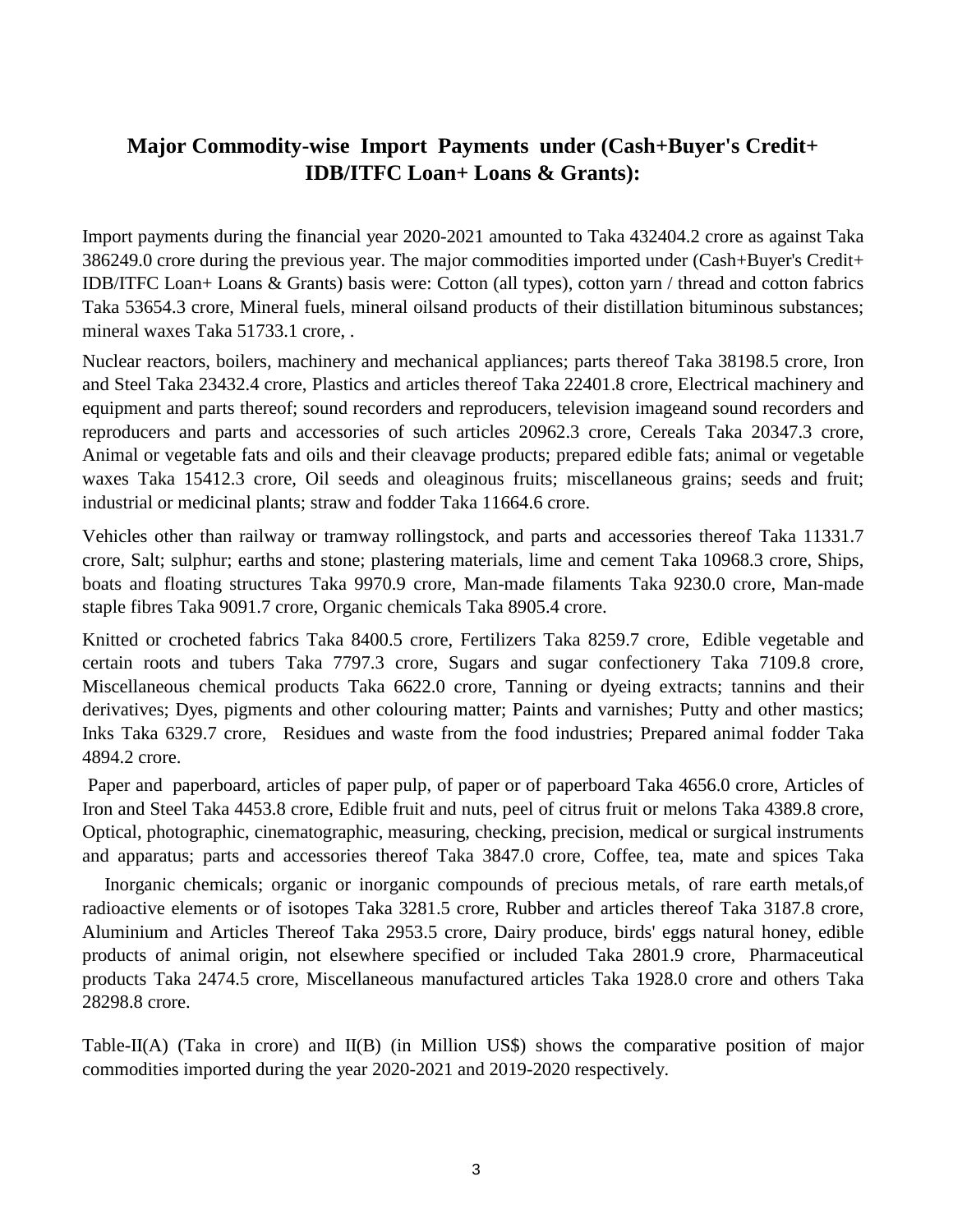# **TABLE-II(A)**

|              |                                                   |              |                     |                |                         | (Taka in crore)               |
|--------------|---------------------------------------------------|--------------|---------------------|----------------|-------------------------|-------------------------------|
|              |                                                   | 2020-2021    |                     | 2019-2020      |                         |                               |
|              | <b>MAJOR COMMODITIES</b>                          | Amount       | $%$ of<br>Total (A) | Amount         | $%$ of<br>Total (A)     | <b>Changes</b><br>$(1) - (3)$ |
|              |                                                   | $\mathbf{1}$ | $\overline{2}$      | $\mathbf{3}$   | $\overline{\mathbf{4}}$ | 5                             |
|              | <b>Import Payments under (Cash+Buyer's Credit</b> |              |                     |                |                         |                               |
| A.           | + IDB/ITFC Loan+ Loans & Grants):                 |              |                     |                |                         |                               |
|              |                                                   | 432404.2     |                     | 100.0 386249.0 | 100.0                   | $+46155.2$                    |
| $\mathbf{1}$ | Cotton                                            | 53654.3      | 12.4                | 49055.3        | 12.7                    | $+4599.0$                     |
| 2            | Mineral fuels, mineral oilsand products of their  |              |                     |                |                         |                               |
|              | distillation bituminous substances; mineral       | 51733.1      | 12.0                | 50333.5        | 13.0                    | $+1399.6$                     |
| 3            | Nuclear reactors, boilers, machinery and          |              |                     |                |                         |                               |
|              | mechanical appliances; parts thereof              | 38198.5      | 8.8                 | 41061.4        | 10.6                    | $-2862.9$                     |
| 4            | Iron and Steel                                    | 23432.4      | 5.4                 | 23285.5        | 6.0                     | $+146.9$                      |
| 5            | Plastics and articles thereof                     | 22401.8      | 5.2                 | 17050.6        | 4.4                     | $+5351.2$                     |
| 6            | Electrical machinery and equipment and parts      |              |                     |                |                         |                               |
|              | thereof; sound recorders and reproducers,         |              |                     |                |                         |                               |
|              | television imageand sound recorders and           |              |                     |                |                         |                               |
|              | reproducers and parts and accessories of such     |              |                     |                |                         |                               |
|              | articles                                          | 20962.3      | 4.8                 | 18803          | 4.9                     | $+2159.3$                     |
| 7            | Cereals                                           | 20347.3      | 4.7                 | 14958.9        | 3.9                     | $+5388.4$                     |
| 8            | Animal or vegetable fats and oils and their       |              |                     |                |                         |                               |
|              | cleavage products; prepared edible fats; animal   |              |                     |                |                         |                               |
|              | or vegetable waxes                                | 15412.3      | 3.6                 | 12578          | 3.3                     | $+2834.3$                     |
| 9            | Oil seeds and oleaginous fruits; miscellaneous    |              |                     |                |                         |                               |
|              | grains; seeds and fruit; industrial or medicinal  |              |                     |                |                         |                               |
|              | plants; straw and fodder                          | 11664.6      | 2.7                 | 8726.3         | 2.3                     | $+2938.3$                     |
| 10           | Vehicles other than railway or tramway            |              |                     |                |                         |                               |
|              | rollingstock, and parts and accessories thereof   | 11331.7      | 2.6                 | 9701.8         | 2.5                     | $+1629.9$                     |
|              | 11 Salt; sulphur; earths and stone; plastering    |              |                     |                |                         |                               |
|              | materials, lime and cement                        | 10968.3      | 2.5                 | 9065.8         | 2.3                     | $+1902.5$                     |
| 12           | Ships, boats and floating structures              | 9970.9       | 2.3                 | 6939.6         | 1.8                     | $+3031.3$                     |
| 13           | Man-made filaments                                | 9230.0       | 2.1                 | 7812           | 2.0                     | $+1418.0$                     |
| 14           | Man-made staple fibres                            | 9091.7       | 2.1                 | 8968           | 2.3                     | $+123.7$                      |
| 15           | Organic chemicals                                 | 8905.4       | 2.1                 | 7473.8         | 1.9                     | $+1431.6$                     |
| 16           | Knitted or crocheted fabrics                      | 8400.5       | 1.9                 | 6751.3         | 1.7                     | $+1649.2$                     |
| 17           | Fertilisers                                       | 8259.7       | 1.9                 | 8034.3         | 2.1                     | $+225.4$                      |
| 18           | Edible vegetable and certain roots and tubers     | 7797.3       | 1.8                 | 7573.3         | 2.0                     | $+224.0$                      |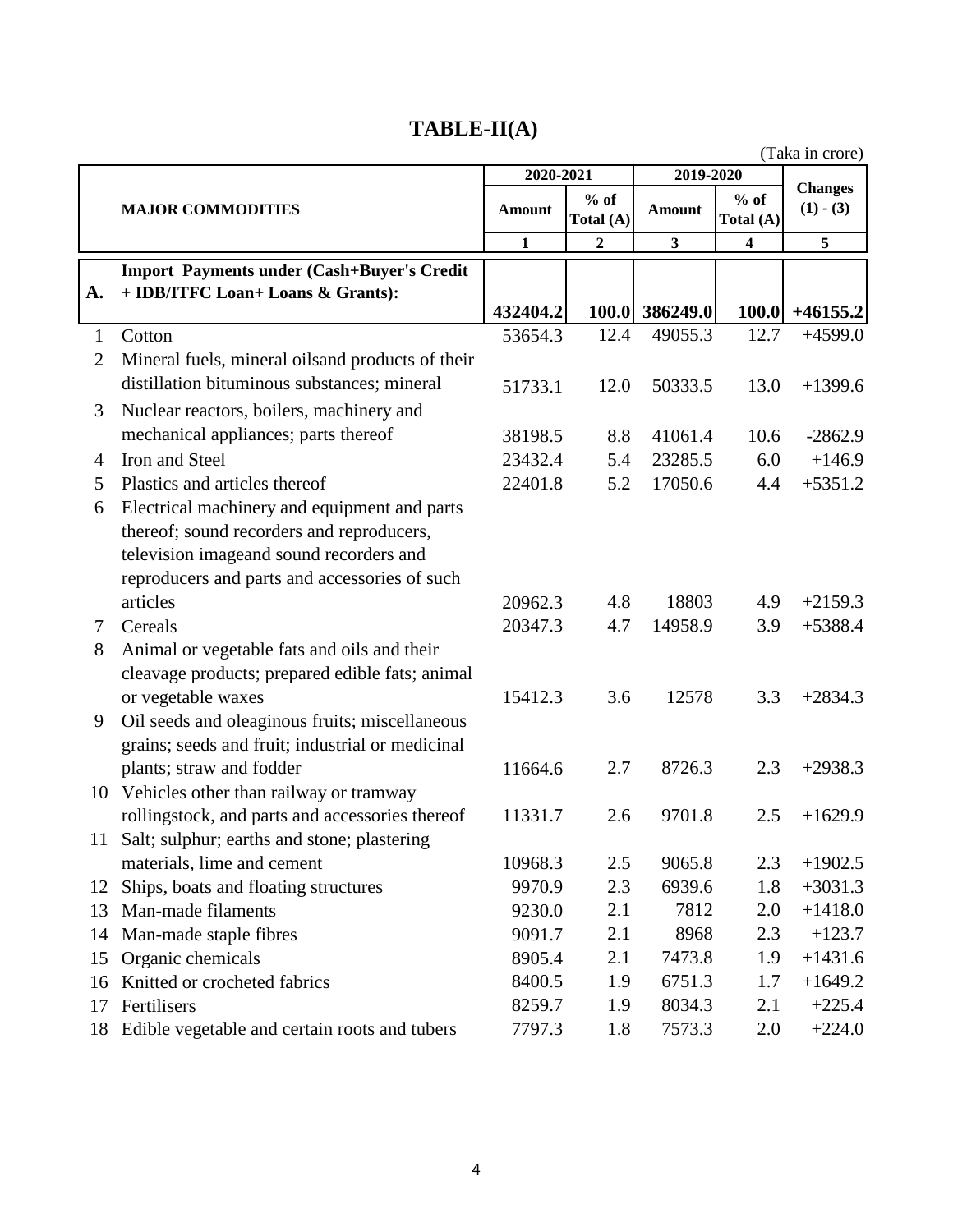# **TABLE-II(A)**

|           |                                                   |               |                     |               |                         | (Taka in crore)               |
|-----------|---------------------------------------------------|---------------|---------------------|---------------|-------------------------|-------------------------------|
|           |                                                   | 2019-2020     |                     | 2018-2019     |                         |                               |
|           | <b>MAJOR COMMODITIES</b>                          | <b>Amount</b> | $%$ of<br>Total (A) | <b>Amount</b> | $%$ of<br>Total (A)     | <b>Changes</b><br>$(1) - (3)$ |
|           |                                                   | 1             | $\overline{2}$      | 3             | $\overline{\mathbf{4}}$ | 5                             |
| 19        | Sugars and sugar confectionery                    | 7109.8        | 1.6                 | 5496          | 1.4                     | $+1613.8$                     |
| 20        | Miscellaneous chemical products                   | 6622.0        | 1.5                 | 4855.9        | 1.3                     | $+1766.1$                     |
| 21        | Tanning or dyeing extracts; Tannins and their     |               |                     |               |                         |                               |
|           | derivatives; Dyes, pigments and other colouring   |               |                     |               |                         |                               |
|           | matter; Paints and varnishes; Putty and other     |               |                     |               |                         |                               |
|           | mastics; Inks                                     | 6329.7        | 1.5                 | 5221.2        | 1.4                     | $+1108.5$                     |
|           | 22 Residues and waste from the food industries;   |               |                     |               |                         |                               |
|           | Prepared animal fodder                            | 4894.2        | 1.1                 | 3888.2        | 1.0                     | $+1006.0$                     |
| 23        | Paper and paperboard; articles of paper pulp, of  |               |                     |               |                         |                               |
|           | paper or of paperboard                            | 4656.0        | 1.1                 | 4224.1        | 1.1                     | $+431.9$                      |
| 24        | Articles of Iron and Steel                        | 4453.8        | 1.0                 | 2704.3        | 0.7                     | $+1749.5$                     |
| 25        | Edible fruit nuts; peel of citrus fruit or melons | 4389.8        | 1.0                 | 2848.4        | 0.7                     | $+1541.4$                     |
| 26        | Optical,<br>photographic,<br>cinematographic,     |               |                     |               |                         |                               |
|           | precision,<br>checking,<br>measuring,<br>medical  |               |                     |               |                         |                               |
|           | orsurgical instruments and apparatus; parts and   |               |                     |               |                         |                               |
|           | accessories thereof                               | 3847.0        | 0.9                 | 3965.3        | 1.0                     | $-118.3$                      |
| 27        | Coffee, tea, mate and spices                      | 3413.8        | 0.8                 | 2792          | 0.7                     | $+621.8$                      |
| 28        | Inorganic chemicals; organic or inorganic         |               |                     |               |                         |                               |
|           | compounds of precious metals, of rare-earth       |               |                     |               |                         |                               |
|           | metals, of radioactive elements or of isotopes    | 3281.5        | 0.8                 | 3201.2        | 0.8                     | $+80.3$                       |
| 29        | Rubber and articles thereof                       | 3187.8        | 0.7                 | 2643.9        | 0.7                     | $+543.9$                      |
| 30        | Aluminium and Articles Thereof                    | 2953.5        | 0.7                 | 2621          | 0.7                     | $+332.5$                      |
| 31        | Dairy produce; bird's eggs; natural honey;        |               |                     |               |                         |                               |
|           | Edible products of animal origin, not elsewhere   |               |                     |               |                         |                               |
|           | specified or included.                            | 2801.9        | 0.6                 | 3103.1        | 0.8                     | $-301.2$                      |
|           | 32 Pharmaceutical products                        | 2474.5        | 0.6                 | 1275.9        | 0.3                     | $+1198.6$                     |
| 33        | Miscellaneous manufactured articles               | 1928.0        | 0.4                 | 1706.1        | 0.4                     | $+221.9$                      |
| 34        | Others                                            | 28298.8       | 6.8                 | 27530.0       | 7.3                     | 768.8                         |
| <b>B.</b> | Other unclassified imports                        | 641.6         |                     | 971.7         |                         | $-330.1$                      |
|           | C. Imports of EPZ                                 | 28314.4       |                     | 25631.7       |                         | $+2682.7$                     |
|           | Grand Total : $(A+B+C)$                           | 461360.2      |                     | 412852.4      |                         | $+48507.8$                    |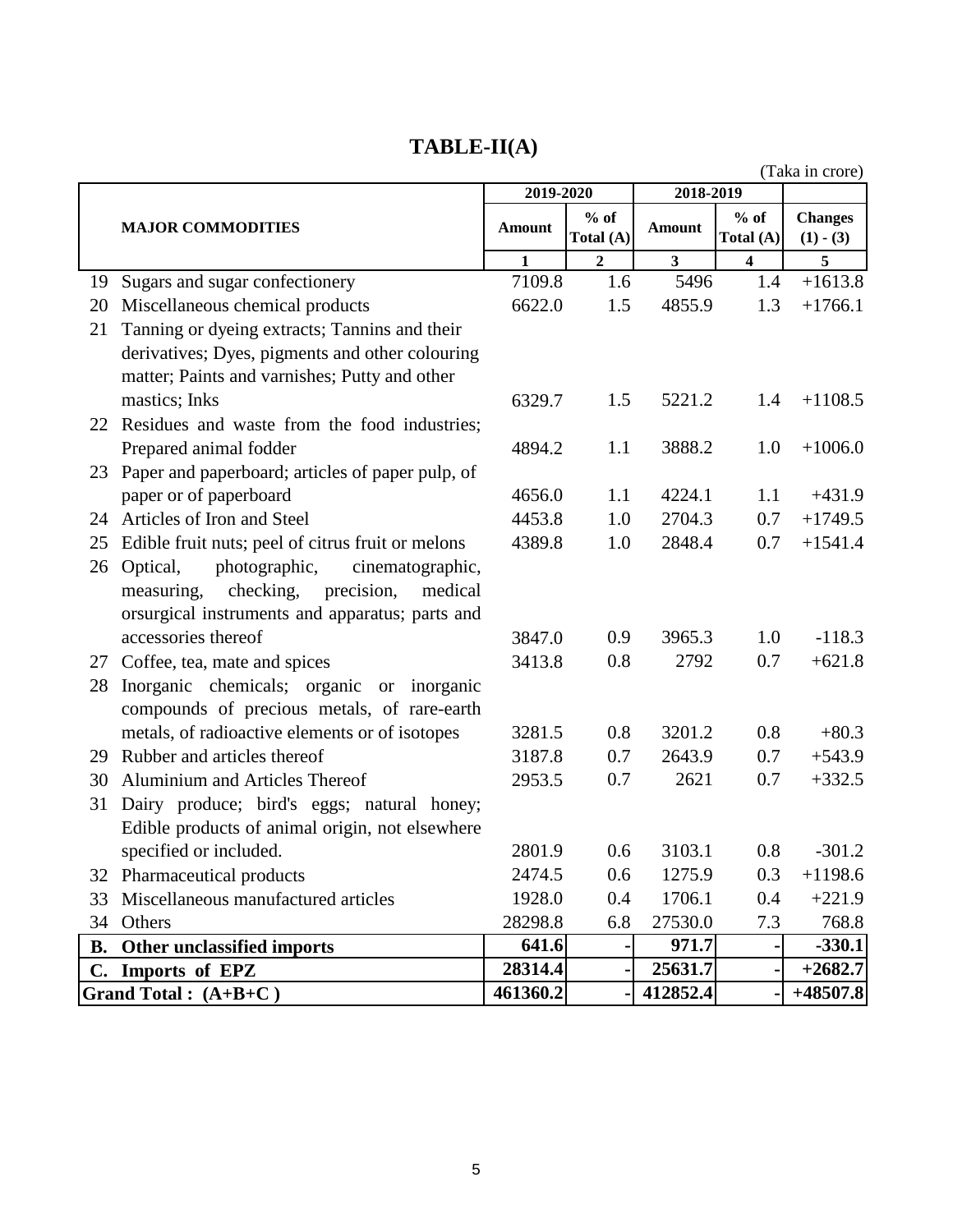# **TABLE-II (B)**

|                |                                                                                                                                                                                       |              |                     | (In Million USD)        |                     |             |  |
|----------------|---------------------------------------------------------------------------------------------------------------------------------------------------------------------------------------|--------------|---------------------|-------------------------|---------------------|-------------|--|
|                |                                                                                                                                                                                       | 2020-2021    |                     | 2019-2020               | <b>Changes</b>      |             |  |
|                | <b>MAJOR COMMODITIES</b>                                                                                                                                                              | Amount       | $%$ of<br>Total (A) | <b>Amount</b>           | $%$ of<br>Total (A) | $(1) - (3)$ |  |
|                |                                                                                                                                                                                       | $\mathbf{1}$ | $\overline{2}$      | $\overline{\mathbf{3}}$ | 4                   | 5           |  |
| A.             | under (Cash+Buyer's Credit<br>Import<br>$+$<br><b>IDB/ITFC Loan+ Loans &amp; Grants):</b>                                                                                             | 50987.6      | 100.0               | 45559.8                 | 100.0               | $+5427.8$   |  |
| 1              | Cotton                                                                                                                                                                                | 6326.7       | 12.4                | 5786.4                  | 12.7                | $+540.3$    |  |
| $\overline{2}$ | Mineral fuels, mineral oilsand products of their                                                                                                                                      |              |                     |                         |                     |             |  |
|                | distillation bituminous substances; mineral                                                                                                                                           | 6100.1       | 12.0                | 5937.3                  | 13.0                | $+162.8$    |  |
| 3              | Nuclear reactors, boilers, machinery and                                                                                                                                              |              |                     |                         |                     |             |  |
|                | mechanical appliances; parts thereof                                                                                                                                                  | 4504.2       | 8.8                 | 4844.6                  | 10.6                | $-340.4$    |  |
| 4              | Iron and Steel                                                                                                                                                                        | 2763.1       | 5.4                 | 2747.1                  | 6.0                 | $+16.0$     |  |
| 5              | Plastics and articles thereof                                                                                                                                                         | 2641.6       | 5.2                 | 2011.3                  | 4.4                 | $+630.3$    |  |
| 6              | Electrical machinery and equipment and parts<br>thereof; sound recorders and reproducers,<br>television imageand sound recorders and<br>reproducers and parts and accessories of such |              |                     |                         |                     |             |  |
|                | articles                                                                                                                                                                              | 2471.8       | 4.8                 | 2218.1                  | 4.9                 | $+253.7$    |  |
| 7              | Cereals                                                                                                                                                                               | 2399.3       | 4.7                 | 1764.0                  | 3.9                 | $+635.3$    |  |
| 8              | Animal or vegetable fats and oils and their<br>cleavage products; prepared edible fats; animal                                                                                        |              |                     |                         |                     |             |  |
|                | or vegetable waxes                                                                                                                                                                    | 1817.4       | 3.6                 | 1482.8                  | 3.3                 | $+334.6$    |  |
| 9              | Oil seeds and oleaginous fruits; miscellaneous<br>grains; seeds and fruit; industrial or medicinal                                                                                    |              |                     |                         |                     |             |  |
|                | plants; straw and fodder                                                                                                                                                              | 1375.4       | 2.7                 | 1028.8                  | 2.3                 | $+346.6$    |  |
|                | 10 Vehicles other than railway or tramway                                                                                                                                             |              |                     |                         |                     |             |  |
|                | rollingstock, and parts and accessories thereof                                                                                                                                       | 1336.2       | 2.6                 | 1144.6                  | 2.5                 | $+191.6$    |  |
|                | 11 Salt; sulphur; earths and stone; plastering                                                                                                                                        |              |                     |                         |                     |             |  |
|                | materials, lime and cement                                                                                                                                                            | 1293.4       | 2.5                 | 1069.3                  | 2.3                 | $+224.1$    |  |
| 12             | Ships, boats and floating structures                                                                                                                                                  | 1175.7       | 2.3                 | 818.1                   | 1.8                 | $+357.6$    |  |
| 13             | Man-made filaments                                                                                                                                                                    | 1088.4       | 2.1                 | 921.4                   | 2.0                 | $+167.0$    |  |
| 14             | Man-made staple fibres                                                                                                                                                                | 1072.1       | 2.1                 | 1057.9                  | 2.3                 | $+14.2$     |  |
| 15             | Organic chemicals                                                                                                                                                                     | 1050.1       | 2.1                 | 881.6                   | 1.9                 | $+168.5$    |  |
| 16             | Knitted or crocheted fabrics                                                                                                                                                          | 990.6        | 1.9                 | 796.5                   | 1.7                 | $+194.1$    |  |
| 17             | Fertilisers                                                                                                                                                                           | 974.0        | 1.9                 | 947.5                   | 2.1                 | $+26.5$     |  |
| 18             | Edible vegetable and certain roots and tubers                                                                                                                                         | 919.4        | 1.8                 | 893.0                   | 2.0                 | $+26.4$     |  |